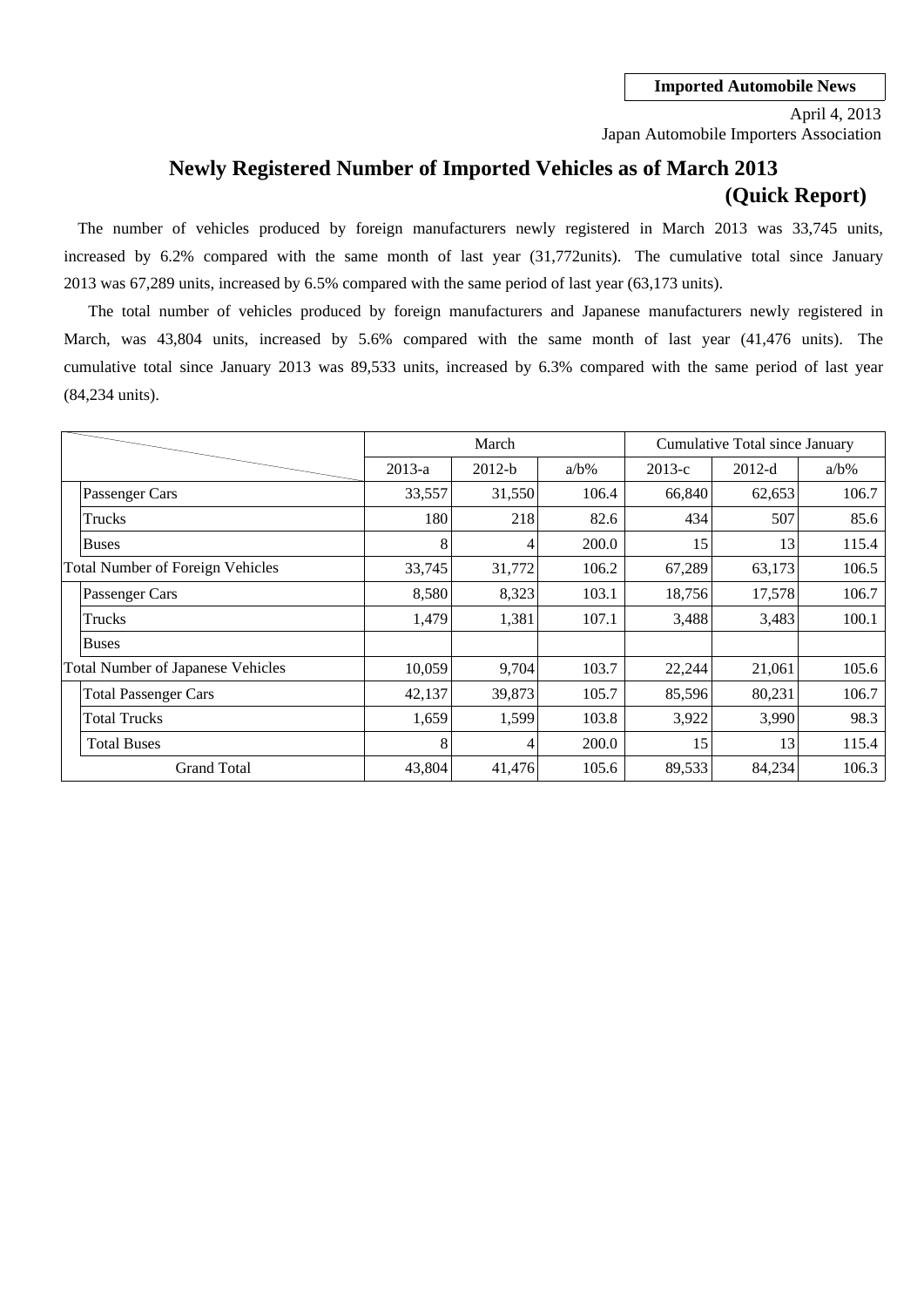## **Newly Registered Imported Vehicles by Brand (Total Passenger Cars, Trucks and Buses)**

| Mar. '13               |                  |                   |                |                    |                                |              |                 |               |  |  |
|------------------------|------------------|-------------------|----------------|--------------------|--------------------------------|--------------|-----------------|---------------|--|--|
|                        |                  | March             |                |                    | Cumulative Total since January |              |                 |               |  |  |
|                        | 2013-a           | Share%            | $2012-b$       | $a/b\%$            | $2013-c$                       | Share%       | 2012-d          | c/d%          |  |  |
| VW                     | 8,405            | 19.19             | 8,232          | 102.1              | 18,148                         | 20.27        | 16,713          | 108.6         |  |  |
| Mercedes-Benz          | 6,305            | 14.39             | 5,673          | 111.1              | 11,791                         | 13.17        | 10,864          | 108.5         |  |  |
| Nissan                 | 5,094            | 11.63             | 7,689          | 66.3               | 11,727                         | 13.10        | 15,873          | 73.9          |  |  |
| <b>BMW</b>             | 5,549            | 12.67             | 4,976          | $\overline{11}1.5$ | 10,011                         | 11.18        | 9,478           | 105.6         |  |  |
| Audi                   | 3,322            | $7.\overline{58}$ | 2,891          | 114.9              | 7,441                          | 8.31         | 6,416           | 116.0         |  |  |
| Mitsubishi             | 2,447            | 5.59              | $\overline{2}$ | 122350.0           | 5,232                          | 5.84         | $\overline{2}$  | 261600.0      |  |  |
| Toyota                 | 1,961            | 4.48              | 1,813          | 108.2              | 4,563                          | 5.10         | 4,693           | 97.2          |  |  |
| <b>BMW MINI</b>        | 2,044            | 4.67              | 2,231          | 91.6               | 4,037                          | 4.51         | 4,346           | 92.9          |  |  |
| Volvo                  | 1,921            | 4.39              | 1,857          | 103.4              | 3,293                          | 3.68         | 3,365           | 97.9          |  |  |
| Peugeot                | $\frac{771}{17}$ | 1.76              | 835            | 92.3               | 1,562                          | 1.74         | 1,635           | 95.5          |  |  |
| Jeep                   | 647              | 1.48              | 605            | 106.9              | 1,201                          | 1.34         | 1,224           | 98.1          |  |  |
| Fiat                   | 698              | 1.59              | 787            | 88.7               | 1,190                          | 1.33         | 1,440           | 82.6          |  |  |
| Ford                   | 517              | 1.18              | 460            | 112.4              | 1,125                          | 1.26         | 1,068           | 105.3         |  |  |
| Porsche                | 473              | 1.08              | 483            | 97.9               | 999                            | 1.12         | 993             | 100.6         |  |  |
| Renault                | 530              | 1.21              | 358            | 148.0              | 969                            | 1.08         | 785             | 123.4         |  |  |
| <b>Land Rover</b>      | 333              | 0.76              | 250            | 133.2              | 932                            | 1.04         | 416             | 224.0         |  |  |
| Alfa Romeo             | 472              | 1.08              | 558            | 84.6               | 879                            | 0.98         | 1,043           | 84.3          |  |  |
| Citroen                | 424              | 0.97              | 506            | 83.8               | 837                            | 0.93         | 1,038           | 80.6          |  |  |
| Suzuki                 | 552              | 1.26              | 163            | 338.7              | 699                            | 0.78         | 391             | 178.8         |  |  |
| Chrysler               | 304              | 0.69              | 87             | 349.4              | $\frac{555}{555}$              | 0.62         | 160             | 346.9         |  |  |
| Cadillac               | 200<br>148       | 0.46              | 132            | 151.5              | 426<br>352                     | 0.48<br>0.39 | 330<br>386      | 129.1         |  |  |
| Chevrolet              | 143              | 0.34<br>0.33      | 181<br>108     | 81.8<br>132.4      | 291                            | 0.33         | 239             | 91.2<br>121.8 |  |  |
| smart                  | 158              | 0.36              | 153            | 103.3              | 289                            | 0.32         | 288             | 100.3         |  |  |
| Jaguar<br>Dodge        | 109              | 0.25              | 154            | 70.8               | 235                            | 0.26         | 338             | 69.5          |  |  |
| Ferrari                | 56               | 0.13              | 35             | 160.0              | 144                            | 0.16         | 103             | 139.8         |  |  |
| Maserati               | 28               | 0.06              | 35             | 80.0               | 94                             | 0.10         | 76              | 123.7         |  |  |
| Lotus                  | 31               | 0.07              | 31             | 100.0              | 81                             | 0.09         | 76              | 106.6         |  |  |
| <b>BMW</b> Alpina      | 21               | 0.05              | 5              | 420.0              | 61                             | 0.07         | 13              | 469.2         |  |  |
| Lamborghini            | 16               | 0.04              | 14             | 114.3              | $\overline{52}$                | 0.06         | $\frac{30}{27}$ | 173.3         |  |  |
| <b>Aston Martin</b>    | 15               | 0.03              | 16             | 93.8               | 47                             | 0.05         | 37              | 127.0         |  |  |
| Bentley                | 19               | 0.04              | 17             | 111.8              | 43                             | 0.05         | 35              | 122.9         |  |  |
| Lancia                 | 10               | 0.02              | 23             | 43.5               | 29                             | 0.03         | 49              | 59.2          |  |  |
| <b>Rolls Royce</b>     | 15               | 0.03              | 8              | 187.5              | 26                             | 0.03         | 20              | 130.0         |  |  |
| <b>GMC</b>             | 9                | 0.02              | 11             | 81.8               | 24                             | 0.03         | 31              | 77.4          |  |  |
| Honda                  | 5                | 0.01              | 37             | 13.5               | $\overline{23}$                | 0.03         | 102             | 22.5          |  |  |
| Hummer                 | 7                | 0.02              | 29             | 24.1               | 23                             | 0.03         | 68              | 33.8          |  |  |
| Mclaren                | $\overline{8}$   | 0.02              |                |                    | $\overline{20}$                | 0.02         |                 |               |  |  |
| Hyundai                | 10               | 0.02              | 7              | 142.9              | $\overline{17}$                | 0.02         | 21              | $81.0\,$      |  |  |
| Morgan                 | $\frac{4}{5}$    | 0.01              |                | 400.0              | $\frac{11}{2}$                 | 0.01         | $\overline{3}$  | 366.7         |  |  |
| Rover                  |                  | 0.01              | $\frac{1}{5}$  | 100.0              | 10                             | 0.01         | 12              | 83.3          |  |  |
| $\overline{\text{MG}}$ | $\overline{3}$   | 0.01              | $\overline{c}$ | 150.0              | 5                              | 0.01         | $\overline{4}$  | 125.0         |  |  |
| Scania                 | $\overline{4}$   | 0.01              |                |                    | $\sqrt{5}$                     | 0.01         |                 |               |  |  |
| Pontiac                | $\mathbf{1}$     | 0.00              | $\overline{c}$ | 50.0               | $\overline{4}$                 | 0.00         | 4               | 100.0         |  |  |
| <b>Buick</b>           | 1                | 0.00              |                |                    | $\sqrt{2}$                     | 0.00         |                 |               |  |  |
| Maybach                | 1                | 0.00              |                | 100.0              | $\overline{2}$                 | 0.00         | $\overline{c}$  | 100.0         |  |  |
| Saab                   |                  |                   | 4              |                    | $\overline{c}$                 | 0.00         | 5               | 40.0          |  |  |
| Unimog                 | 1                | 0.00              | 3              | 33.3               | $\overline{c}$                 | 0.00         | $\overline{4}$  | 50.0          |  |  |
| Autobianchi            |                  |                   |                |                    | 1                              | 0.00         |                 |               |  |  |
| Kia                    |                  |                   |                |                    |                                | 0.00         |                 |               |  |  |
| <b>PROTON</b>          |                  |                   |                |                    |                                | 0.00         |                 |               |  |  |
| Bugatti<br><b>RUF</b>  |                  |                   |                |                    |                                |              | 1               |               |  |  |
| Ssangyong              |                  |                   |                |                    |                                |              |                 |               |  |  |
| Zagato                 |                  |                   |                |                    |                                |              | 1               |               |  |  |
| Others                 | $\overline{7}$   | 0.02              | 4              | 175.0              | 19                             | 0.02         | 11              | 172.7         |  |  |
| Total                  | 43,804           | 100.00            | 41,476         | 105.6              | 89,533                         | 100.00       | 84,234          | 106.3         |  |  |

※ Listed following the breakdown of the cumulative total since January; 2013 (c)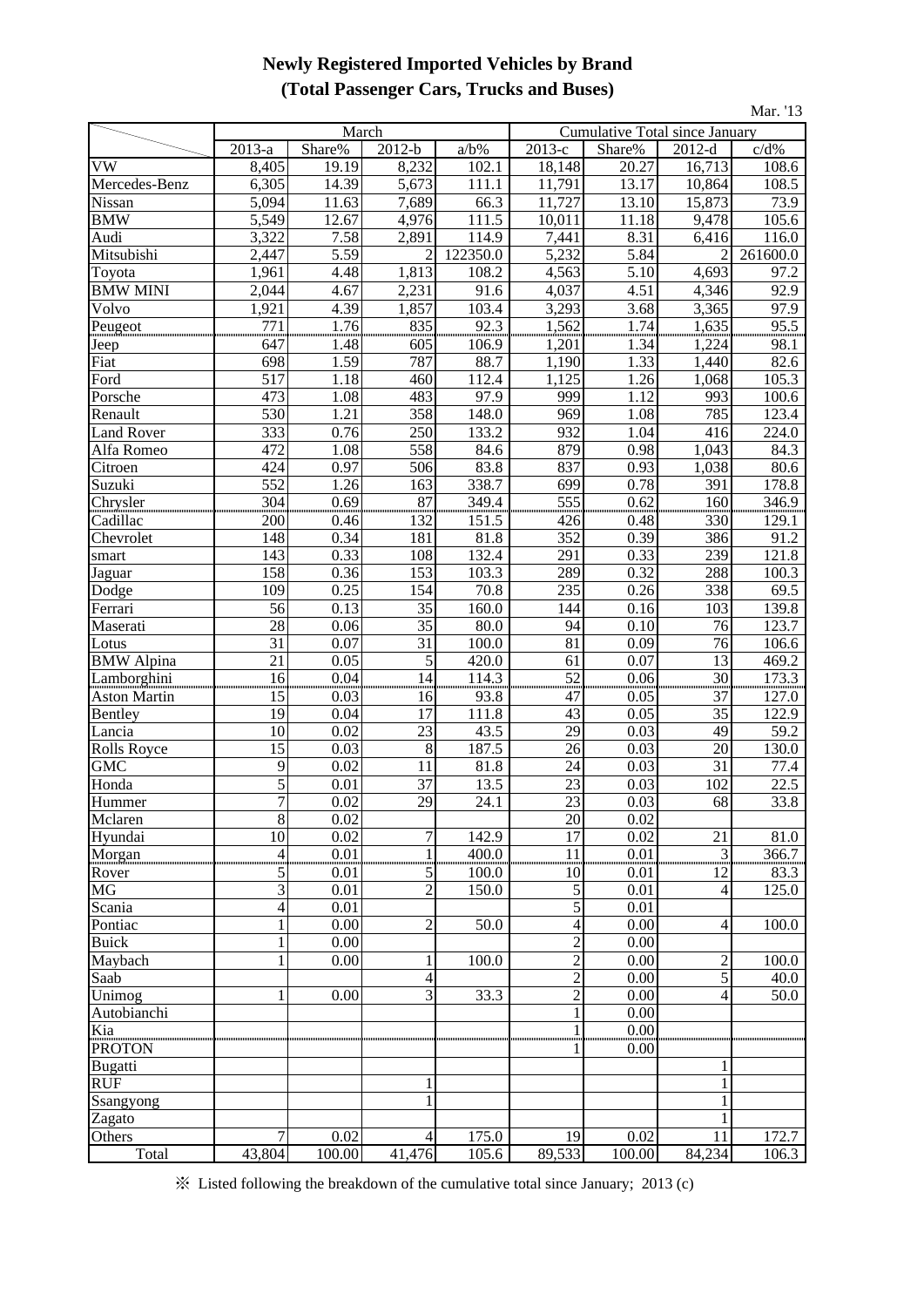# **Newly Registered Foreign Manufacturers Vehicles**

| <b>Foreign Manufacturers (Passenger Cars)</b><br>Mar. '13 |                |                         |                          |                |                         |                  |                                       |         |  |
|-----------------------------------------------------------|----------------|-------------------------|--------------------------|----------------|-------------------------|------------------|---------------------------------------|---------|--|
|                                                           |                | March 2013              |                          |                | Same month of last year |                  | <b>Cumulative Total since January</b> |         |  |
|                                                           | Standard       | Small                   | Total-a                  | Total-b        | $a/b\%$                 | 2013-е           | $2012-d$                              | $c/d\%$ |  |
| <b>VW</b>                                                 | 5,355          | 3,050                   | 8,405                    | 8,232          | 102.1                   | 18,147           | 16,713                                | 108.6   |  |
| Mercedes-Benz                                             | 6,302          |                         | 6,302                    | 5,672          | 111.1                   | 11,787           | 10,858                                | 108.6   |  |
| <b>BMW</b>                                                | 5,546          | 3                       | 5,549                    | 4,976          | 111.5                   | 10,011           | 9,478                                 | 105.6   |  |
| Audi                                                      | 3,322          |                         | 3,322                    | 2,891          | 114.9                   | 7,441            | 6,416                                 | 116.0   |  |
| <b>BMW MINI</b>                                           | 741            | 1,303                   | 2,044                    | 2,231          | 91.6                    | 4,037            | 4,346                                 | 92.9    |  |
| Volvo                                                     | 1,903          |                         | 1,903                    | 1,822          | 104.4                   | 3,246            | 3,301                                 | 98.3    |  |
| Peugeot                                                   | 770            | $\mathbf{1}$            | 771                      | 835            | 92.3                    | 1,562            | 1,635                                 | 95.5    |  |
| Jeep                                                      | 647            |                         | 647                      | 605            | 106.9                   | 1,201            | 1,224                                 | 98.1    |  |
| Fiat                                                      | 27             | 671                     | 698                      | 787            | 88.7                    | 1,190            | 1,440                                 | 82.6    |  |
| Ford                                                      | 482            |                         | 482                      | 418            | 115.3                   | 1,036            | 970                                   | 106.8   |  |
| Porsche                                                   | 473            |                         | 473                      | 483            | 97.9                    | 999              | 993                                   | 100.6   |  |
| Renault                                                   | 499            | 31                      | 530                      | 358            | 148.0                   | 969              | 785                                   | 123.4   |  |
| <b>Land Rover</b>                                         | 325            |                         | 325                      | 246            | 132.1                   | 921              | 405                                   | 227.4   |  |
| Alfa Romeo                                                | 468            | $\overline{\mathbf{4}}$ | 472                      | 558            | 84.6                    | 879              | 1,043                                 | 84.3    |  |
| Citroen                                                   | 422            | $\overline{2}$          | 424                      | 506            | 83.8                    | 837              | 1,037                                 | 80.7    |  |
| Chrysler                                                  | 203            | 100                     | 303                      | 87             | 348.3                   | 554              | 160                                   | 346.3   |  |
| smart                                                     |                | 143                     | 143                      | 108            | 132.4                   | 291              | 239                                   | 121.8   |  |
| Cadillac                                                  | 146            |                         | 146                      | 76             | 192.1                   | 290              | 189                                   | 153.4   |  |
| Jaguar                                                    | 158            |                         | 158                      | 153            | 103.3                   | 289              | 288                                   | 100.3   |  |
| Chevrolet                                                 | 113            |                         | 113                      | 145            | 77.9                    | 268              | 301                                   | 89.0    |  |
| Dodge                                                     | 96             |                         | 96                       | 137            | 70.1                    | 206              | 294                                   | 70.1    |  |
| Ferrari                                                   | 56             |                         | 56                       | 35             | 160.0                   | 144              | 103                                   | 139.8   |  |
| Maserati                                                  | 28             |                         | 28                       | 35             | 80.0                    | 94               | 76                                    | 123.7   |  |
| Lotus                                                     | 27             | $\overline{4}$          | 31                       | 31             | 100.0                   | 81               | 76                                    | 106.6   |  |
| <b>BMW</b> Alpina                                         | 21             |                         | 21                       | 5              | 420.0                   | 61               | 13                                    | 469.2   |  |
| Lamborghini                                               | 16             |                         | 16                       | 14             | 114.3                   | 52               | 30                                    | 173.3   |  |
| <b>Aston Martin</b>                                       | 12             | 3                       | 15                       | 16             | 93.8                    | 47               | 37                                    | 127.0   |  |
| Bentley                                                   | 19             |                         | 19                       | 17             | 111.8                   | 43               | 35                                    | 122.9   |  |
| Lancia                                                    | $\overline{c}$ | 8                       | 10                       | 23             | 43.5                    | 29               | 49                                    | 59.2    |  |
| Rolls Royce                                               | 15             |                         | 15                       | 8              | 187.5                   | 26               | 20                                    | 130.0   |  |
| Mclaren                                                   | 8              |                         | $\,8\,$                  |                |                         | 20               |                                       |         |  |
| Hummer                                                    | 4              |                         | 4                        | 13             | 30.8                    | 12               | 29                                    | 41.4    |  |
| Morgan                                                    | $\mathbf{1}$   | 3                       | $\overline{\mathcal{L}}$ | $\mathbf{1}$   | 400.0                   | 11               | 3                                     | 366.7   |  |
| Rover                                                     |                | 5                       | $\sqrt{5}$               | 5              | 100.0                   | 10               | 11                                    | 90.9    |  |
| <b>GMC</b>                                                | 3              |                         | 3                        | $\overline{4}$ | 75.0                    | 9                | 15                                    | 60.0    |  |
| Hyundai                                                   | $\overline{3}$ | $\mathbf{1}$            | $\overline{4}$           | $\overline{3}$ | 133.3                   | 6                | 12                                    | 50.0    |  |
| <b>MG</b>                                                 |                | $\overline{\mathbf{3}}$ | 3                        | $\overline{c}$ | 150.0                   | 5                | $\overline{4}$                        | 125.0   |  |
| Pontiac                                                   | $\mathbf{1}$   |                         | $\mathbf{1}$             | $\overline{2}$ | 50.0                    | $\overline{4}$   | 4                                     | 100.0   |  |
| <b>Buick</b>                                              | $\mathbf{1}$   |                         | $\mathbf{1}$             |                |                         | $\boldsymbol{2}$ |                                       |         |  |
| Maybach                                                   | $\mathbf{1}$   |                         | $\mathbf{1}$             | $\mathbf{1}$   | 100.0                   | $\overline{c}$   | $\overline{c}$                        | 100.0   |  |
| Saab                                                      |                |                         |                          | 4              |                         | $\sqrt{2}$       | 5                                     | 40.0    |  |
| Autobianchi                                               |                |                         |                          |                |                         | $\mathbf{1}$     |                                       |         |  |
| Kia                                                       |                |                         |                          |                |                         | $\mathbf{1}$     |                                       |         |  |
| <b>PROTON</b>                                             |                |                         |                          |                |                         | 1                |                                       |         |  |
| Bugatti                                                   |                |                         |                          |                |                         |                  | 1                                     |         |  |
| <b>RUF</b>                                                |                |                         |                          | $\mathbf{1}$   |                         |                  | $\mathbf{1}$                          |         |  |
| Ssangyong                                                 |                |                         |                          | $\mathbf{1}$   |                         |                  | $\mathbf{1}$                          |         |  |
| Zagato                                                    |                |                         |                          |                |                         |                  | $\mathbf{1}$                          |         |  |
| Others                                                    | $\mathbf{1}$   | 5                       | 6                        | 3              | 200.0                   | 16               | 10                                    | 160.0   |  |
| Total                                                     | 28,217         | 5,340                   | 33,557                   | 31,550         | 106.4                   | 66,840           | 62,653                                | 106.7   |  |

※ Listed following the breakdown of the cumulative total since January; 2013 (c)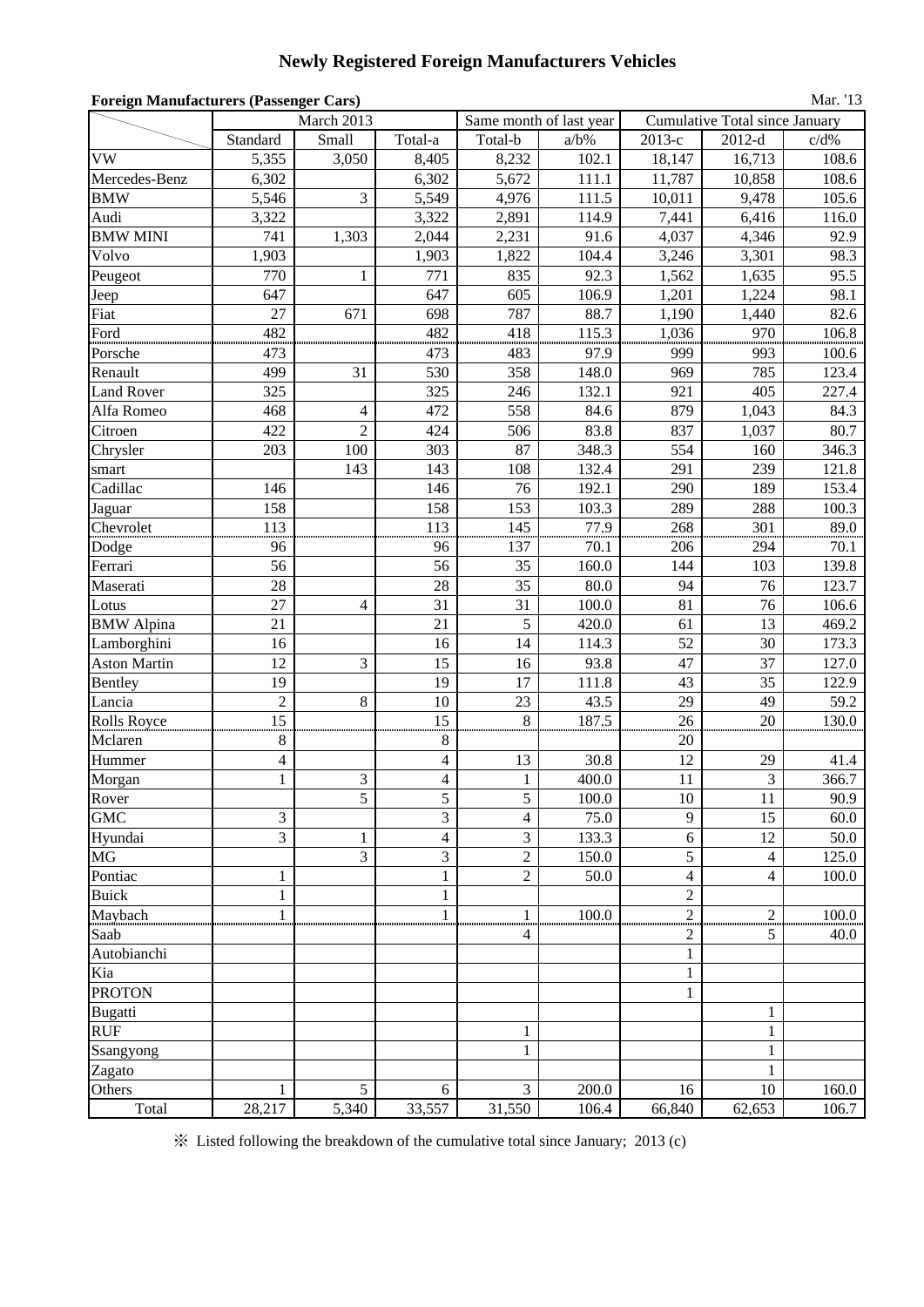#### **Foreign Manufacturers (Trucks)**

|                   | March 2013 |       |         |         | Same month of last year | Cumulative Total since January |          |         |  |
|-------------------|------------|-------|---------|---------|-------------------------|--------------------------------|----------|---------|--|
|                   | Standard   | Small | Total-a | Total-b | $a/b\%$                 | 2013-е                         | $2012-d$ | $c/d\%$ |  |
| Cadillac          | 54         |       | 54      | 56      | 96.4                    | 136                            | 141      | 96.5    |  |
| Ford              | 35         |       | 35      | 42      | 83.3                    | 89                             | 98       | 90.8    |  |
| Chevrolet         | 35         |       | 35      | 36      | 97.2                    | 84                             | 85       | 98.8    |  |
| Volvo             | 18         |       | 18      | 35      | 51.4                    | 47                             | 64       | 73.4    |  |
| Dodge             | 13         |       | 13      | 17      | 76.5                    | 29                             | 44       | 65.9    |  |
| <b>GMC</b>        | 6          |       | 6       | 7       | 85.7                    | 15                             | 16       | 93.8    |  |
| Hummer            |            |       | 3       | 16      | 18.8                    | 11                             | 39       | 28.2    |  |
| <b>Land Rover</b> | 8          |       | 8       | 4       | 200.0                   | 11                             | 11       | 100.0   |  |
| Scania            |            |       |         |         |                         |                                |          |         |  |
| Mercedes-Benz     |            |       |         |         | 100.0                   | ◠                              | າ        | 100.0   |  |
| Unimog            |            |       |         | 3       | 33.3                    | ◠                              |          | 50.0    |  |
| Chrysler          |            |       |         |         |                         |                                |          |         |  |
| <b>VW</b>         |            |       |         |         |                         |                                |          |         |  |
| Citroen           |            |       |         |         |                         |                                |          |         |  |
| Rover             |            |       |         |         |                         |                                |          |         |  |
| Others            |            |       |         |         | 100.0                   |                                |          | 100.0   |  |
| Total             | 180        |       | 180     | 218     | 82.6                    | 434                            | 507      | 85.6    |  |

#### **Foreign Manufacturers (Buses)**

|               |          | March    |         | Cumulative Total since January |          |         |  |  |
|---------------|----------|----------|---------|--------------------------------|----------|---------|--|--|
|               | $2013-a$ | $2012-b$ | $a/b\%$ | $2013-c$                       | $2012-d$ | $c/d\%$ |  |  |
| Hyundai       |          |          | 150.0   |                                |          | 122.2   |  |  |
| Mercedes-Benz |          |          |         |                                |          | 50.0    |  |  |
| <b>Others</b> |          |          |         |                                |          |         |  |  |
| Total         |          |          | 200.0   |                                |          |         |  |  |

### **Newly Registered Japanease manufacturers overseas-made vehicles**

### **Japanese Manufacturers overseas-made vehicles (Passenger Cars)**

|            |          | March 2013 |         |         | Same month of last year | Cumulative Total since January |          |           |  |
|------------|----------|------------|---------|---------|-------------------------|--------------------------------|----------|-----------|--|
|            | Standard | Small      | Total-a | Total-b | $a/b\%$                 | $2013-c$                       | $2012-d$ | $c/d\%$   |  |
| Nissan     |          | 5,089      | 5.094   | 7,689   | 66.3                    | 11,726                         | 15,872   | 73.9      |  |
| Mitsubishi |          | 2.446      | 2.446   |         | 244,600.0               | 5,231                          |          | 523,100.0 |  |
| Toyota     | 484      |            | 484     | 433     | 111.8                   | 1,079                          | 1,213    | 89.0      |  |
| Suzuki     |          | 552        | 552     | 163     | 338.7                   | 699                            | 391      | 178.8     |  |
| Honda      |          |            |         | 37      | 10.8                    | 21                             | 101      | 20.8      |  |
| Total      | 493      | 8,087      | 8,580   | 8,323   | 103.1                   | 18,756                         | 17,578   | 106.7     |  |

#### **Japanese Manufacturers overseas-made vehicles (Trucks)**

|               |          | March 2013 |         |         | Same month of last year | Cumulative Total since January |          |         |  |
|---------------|----------|------------|---------|---------|-------------------------|--------------------------------|----------|---------|--|
|               | Standard | Small      | Total-a | Total-b | $a/b\%$                 | $2013-c$                       | $2012-d$ | $c/d\%$ |  |
| Toyota        | 32       | .445       | 1,477   | .380    | 107.0                   | 3.484                          | 3.480    | 100.1   |  |
| Honda         |          |            |         |         |                         |                                |          | 200.0   |  |
| <b>Nissan</b> |          |            |         |         |                         |                                |          | 100.0   |  |
| Mitsubishi    |          |            |         |         | 100.0                   |                                |          | 100.0   |  |
| Total         | 34       | ,445       | 1,479   | 1,381   | 107.1                   | 3,488                          | 3,483    | 100.1   |  |

### **Grand Total Imported Vehicles**

|                |          | March 2013 |         |         | Same month of last year | Cumulative Total since January |          |         |  |
|----------------|----------|------------|---------|---------|-------------------------|--------------------------------|----------|---------|--|
|                | Standard | Small      | Total-a | Total-b | $a/b\%$                 | $2013-c$                       | $2012-d$ | $c/d\%$ |  |
| Passenger Cars | 28,710   | 13.427     | 42.137  | 39,873  | 105.7                   | 85,596                         | 80.231   | 106.7   |  |
| <b>Trucks</b>  | 214      | .445       | 1,659   | 1,599   | 103.8                   | 3,922                          | 3,990    | 98.3    |  |
| <b>Buses</b>   |          |            |         |         | 200.0                   |                                |          | 115.4   |  |
| Grand Total    | 28.924   | 14,872     | 43.804  | 41.476  | 105.6                   | 89.533                         | 84.234   | 106.3   |  |

※ Listed following the breakdown of the cumulative total since January; 2013 (c)